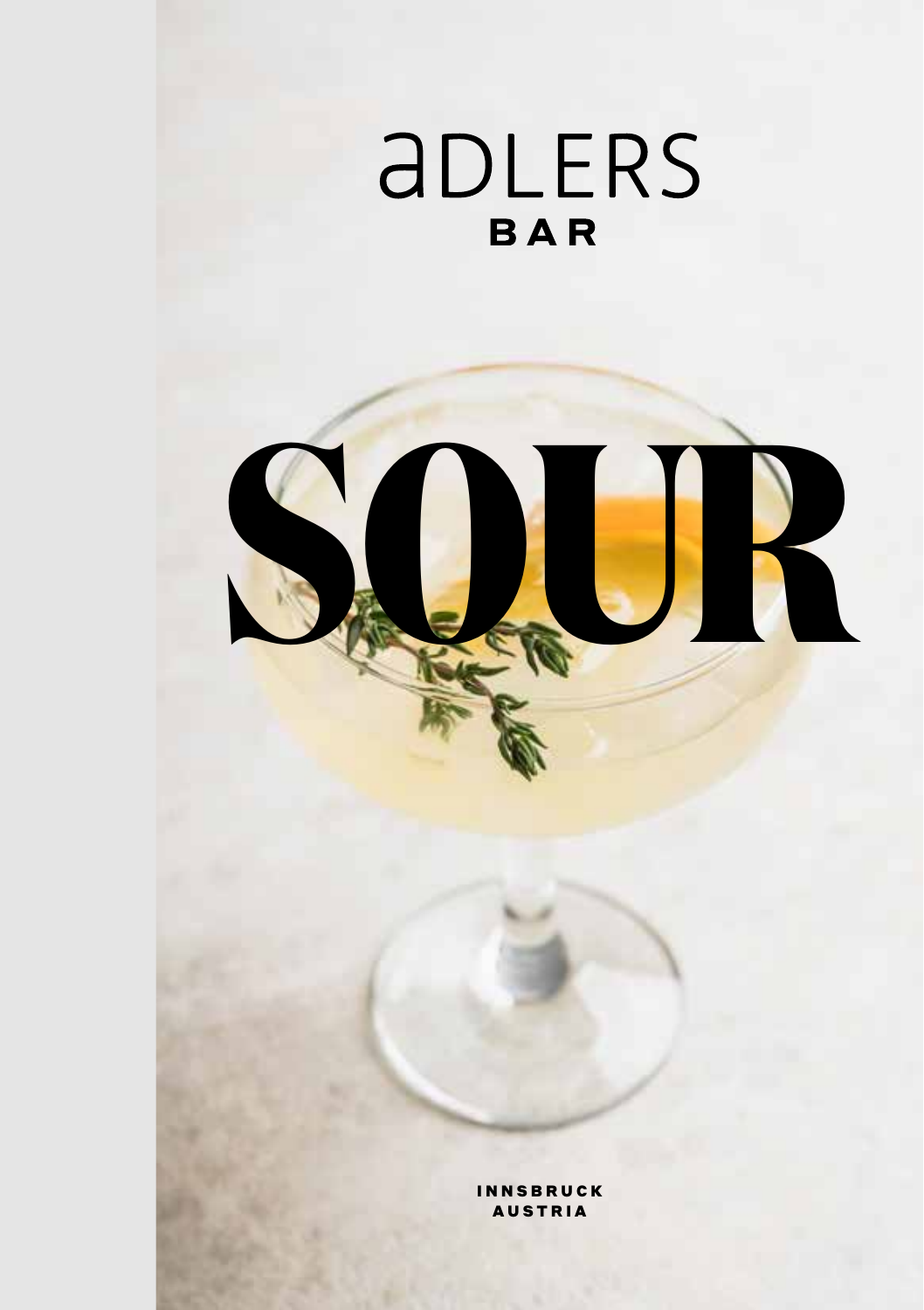# **It's all about sours!**

*Ab 17:00 Uhr From 05:00 pm*

### **Light**

Lillet Sour **auch als Cocktail Shot**

Lillet Blanc, Ananassaft, Zitrone, Mandelsirup, Eiweiß | 9,50 *Lillet Blanci, Pinapple juice, lemon, almond syrup, egg white* 

Pipeline **auch als Cocktail Shot**

Wyborowa Vodka, Mandelsirup, Gurke, Ananassaft, Zitrone | 8,50 *Wyborowa vodka, almond syrup, cucumber, pineapple juice, lemon*

### **Medium**

Campari Sour **auch als Cocktail Shot** Campari, Dom Bénédictine, Zitrone, Zucker, Eiweiß | 9,50 *Campari, Dom Bénédictine, lemon, sugar, egg white* 

Rum Sour **auch als Cocktail Shot** Havana Especial, Limette, Karamell, Salz, Eiweiß | 10,50 *Havana Especial, lime, caramel, salt, egg white*

Orange & Thyme Daiquiri **auch als Cocktail Shot** Gosling's Black Seal Rum, hausgemachte Orangen-Thymian Marmelade, Limette | 9,50 *Gosling's Black Seal Rum, homemade orange-thyme jam, lime* 

> INNSBRUCK AUSTRIA

### **Strong**

Mr. English **auch als Cocktail Shot** Beefeater Dry, Chatreuse Gelb, Salz, Zitrone, Zucker, Eiweiß | 11,50 *Beefeater dry, Chatreuse yellow, salt , lemon, sugar, egg white*

Royal Bermuda Yacht Club **auch als Cocktail Shot** Mount Gay Rum, Triple Sec, hausgemachtes Falernum, Limette, Angostura Bitter | 10,50 *Mount Gay rum, Triple Sec, homemade Falernum, lime, Angostura bitter*

"Bist du der fruchtige oder doch eher herbe Typ? Entscheide selbst und erlebe unvergessliche Momente. Nicht vergessen, egal was passiert: Don't be sour!"

*"Are you the fruity or rather bitter type? You decide and enjoy unforgettable moments. Remember, no matter what happens: Don't be sour!"*

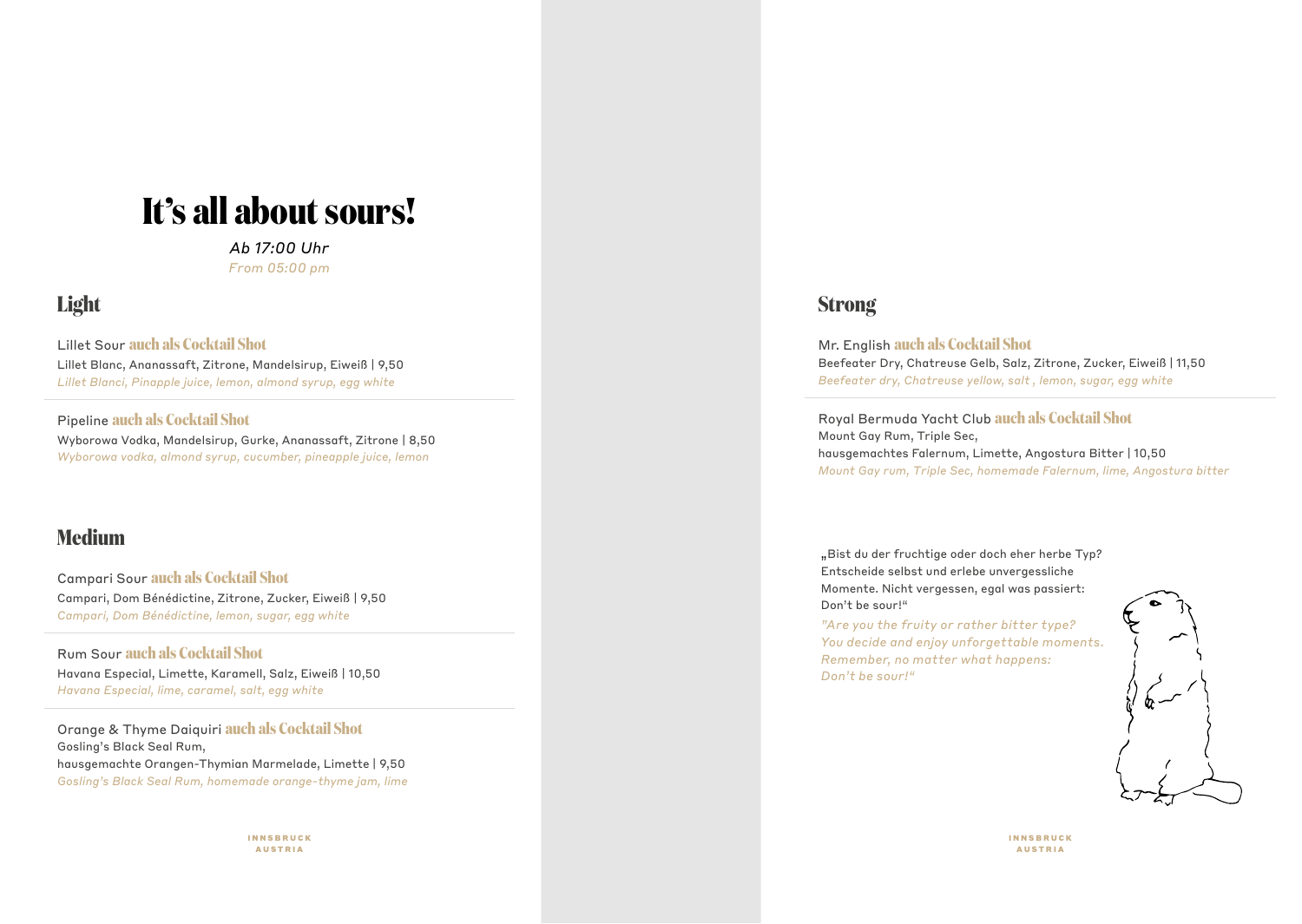

| Wein & Schaumwein   wine & sparkling wine 4                                                           |
|-------------------------------------------------------------------------------------------------------|
|                                                                                                       |
| Highballs & Longdrinks $\ldots \ldots \ldots \ldots \ldots \ldots \ldots \ldots \ldots \ldots \ldots$ |
|                                                                                                       |
|                                                                                                       |
|                                                                                                       |
|                                                                                                       |
|                                                                                                       |
|                                                                                                       |
|                                                                                                       |
|                                                                                                       |
|                                                                                                       |



INNSBRUCK AUSTRIA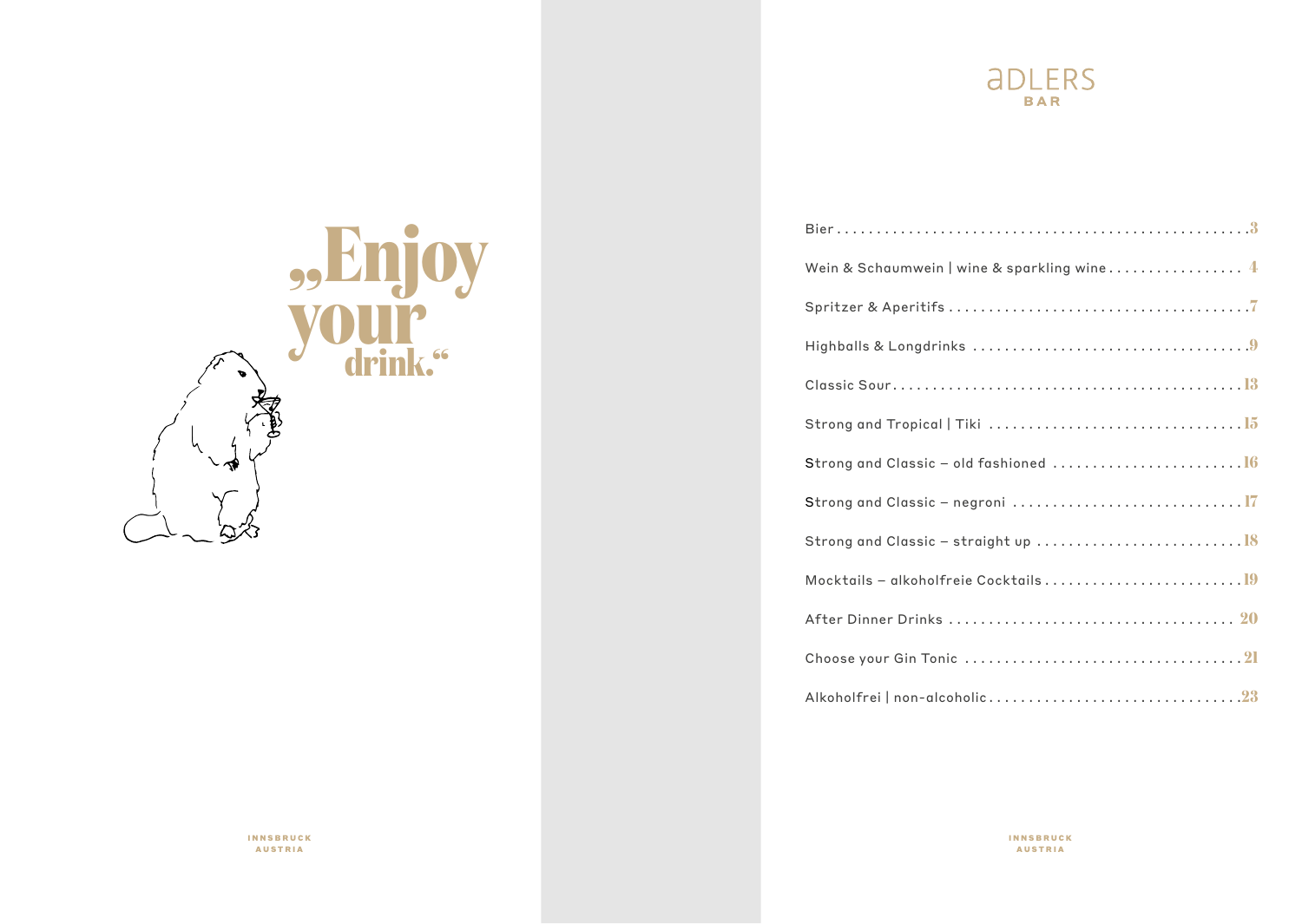# **Bier**

| Zipfer Urtyp<br>Österreich, 5.2 %   2,80/3,60/4,60                       | $0.2$ I/0.3I/0.5I |
|--------------------------------------------------------------------------|-------------------|
| Radler<br>mit Soda   3,50/4,50<br>mit Sprite   3,60/4,60                 | 0.31/0.51         |
| Gösser Naturgold<br>Österreich, Alkoholfrei   3,80                       | 0.331             |
| Weihenstephan Weizen<br>Bayern, 5.4 % Hell   3,80/4,50                   | 0.31/0.51         |
| Weihenstephan Weizen<br>Bayern, Alkoholfrei oder Dunkel   4,90           | 0.51              |
| Bayreuther<br>Bayern, 4.9 %   4,50                                       | 0.331             |
| BrewDog Elvice Juice<br>Schottland, Grapefruit Infused IPA, 5.1 %   5,20 | 0.331             |

# **Schaumwein**

*sparkling wine 0.1l*

Baccio Della Luna Prosecco Spumante Italien | 4,90

Reehbellion Zweigelt Spumante, Hannes Reeh Österreich | 6,30

Ayala Brut Mayeur Champagner 12 % | 10,90

# **Weißwein**

*white wine 0.125l*

Grüner Veltliner DAC Ried Höhlgraben 2020 Weingut Edlinge, 12.5 %, Wachau | 5,20

Chardonnay Selection 2019 Weingut Salzl, 13.0 %, Neusiedlersee | 5,90

Gemischter Satz DAC 68er 2020 Weingut Fuhrgassl Huber, 12.5 %, Österreich, Südsteiermark | 5,40

Roter Veltliner Ruppersthaler Rote Erde 2020 Weingut Ecker, 12.5 %, Wagram | 5,80

INNSBRUCK AUSTRIA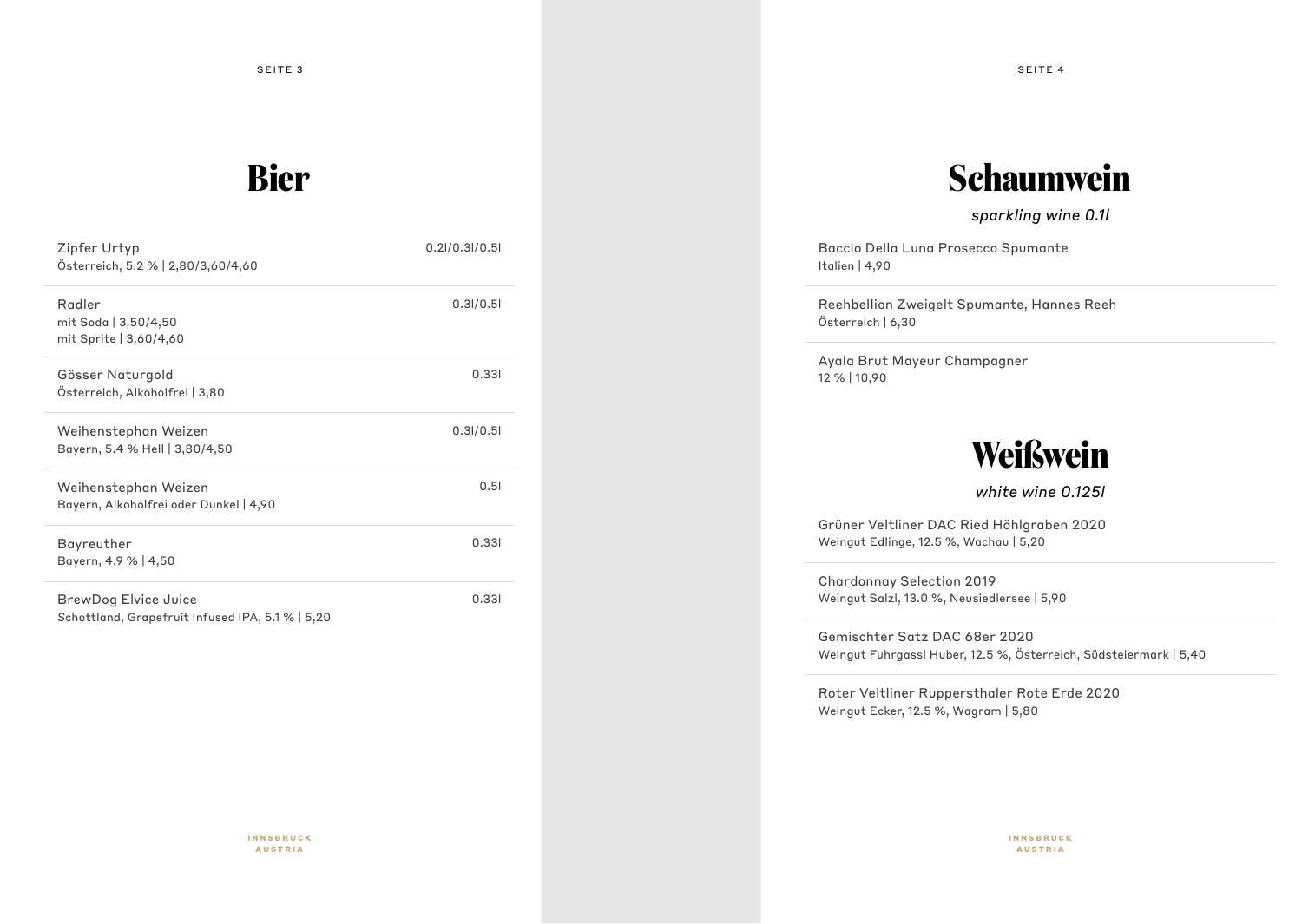#### SEITE 5 SEITE 6

# **Rosé Wein**

*rosé wine 0.125l*

Der Sommerfrische Rosé 2019 halbtrocken Winzer Krems Kremstal, 10.5 %, Österreich, Niederösterreich | 4,70

Chiaretto Doc 2019 Azienda Agricola Bulgarini Lombardei, 12.5 %, Italien | 6,20

# **Rotwein**

*red wine 0.125l*

Zweigelt Heideboden 2018 Weingut Goldentis, Neusiedlersee, 13 %, Österreich | 5,40

Golser Merlot 2018 Weingut Allacher, Gols, Burgenland, 14 %, Österreich | 5,80

Cabernet Sauvignon Selection 2018 Weingut Salzl, Neusiedlersee, 13.5 %, Österreich | 5,60

# **Süßwein**

*sweet wine 5cl*

Beerenauslese Cuvée 2015 Weingut Feiler-Artinger, Rust, 11 %, Österreich | 6,90

> INNSBRUCK AUSTRIA

![](_page_4_Picture_14.jpeg)

"Für eine größere Auswahl mit über 180 verschiedenen österreichischen und internationalen Weinen, fragen Sie bitte nach unserer Weinkarte."

*"For an increased selection, with more than 180 Austrian and international wines, ask for our wine menu, please."*

![](_page_4_Picture_17.jpeg)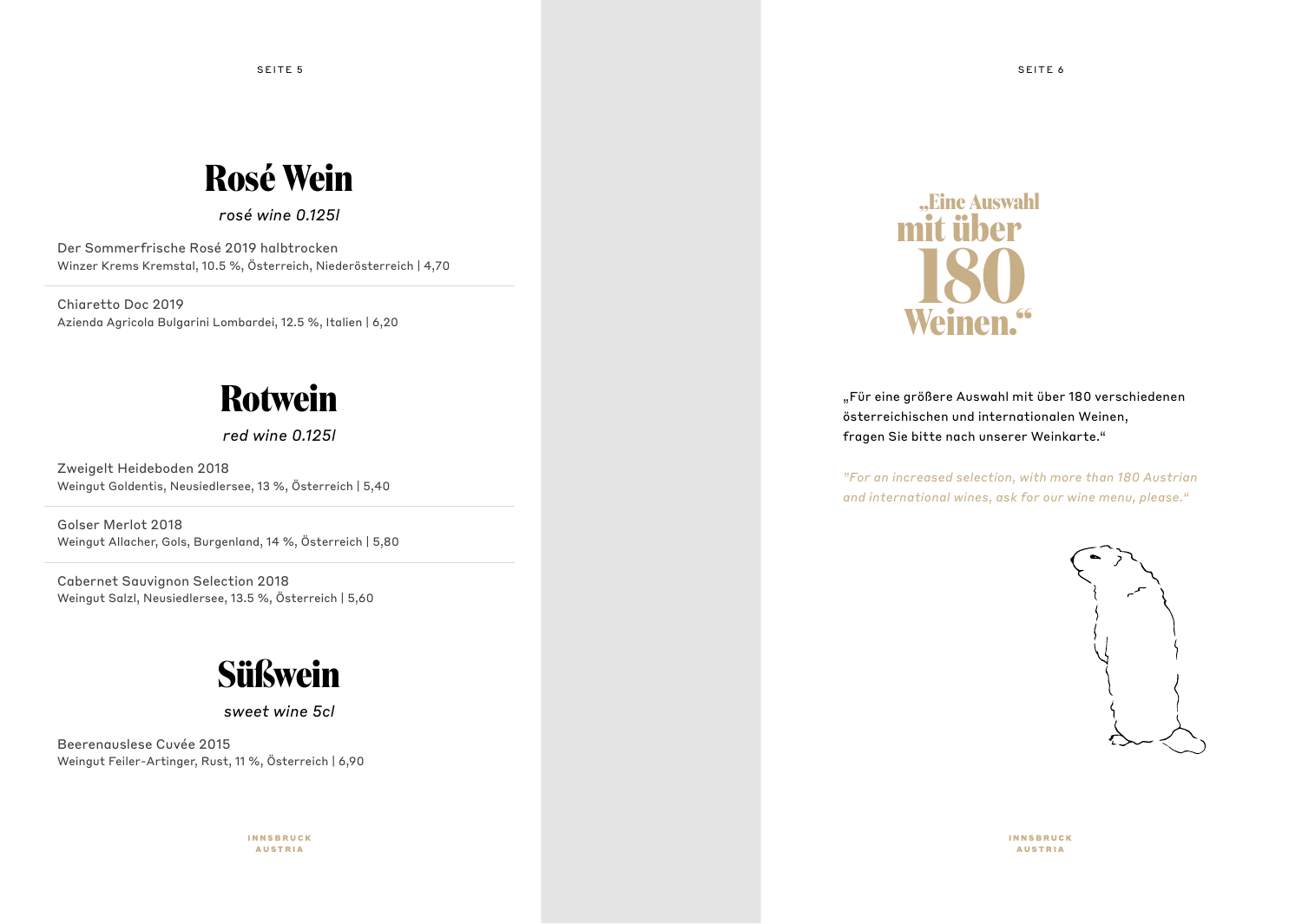SEITE 7 SEITE 8

# **Spritzer & Aperitifs**

#### Weiß sauer/süß

*house white wine topped with sparkling water/Sprite* | 4,20

#### Easy Harry **alkoholfrei/non alcoholic** Hausgemachter Basilikum-Holundersirup, Soda, Zitrone | 4,90 *homemade basil-elderflower syrup, soda water, lemon*

#### Dirty Harry

Hausgemachter Basilikum-Holundersirup, Prossecco, Soda, Zitrone | 6,90 *homemade basil-elderflower syrup, prosecco, soda water, lemon*

Verde & Tonic Havana Verde (aromatisierter Rum), Schweppes Tonic Water, Grapefruit, Minze | 9,50 *Havana Verde (flavoured rum), Schweppes Tonic Water, grapefruit, mint*

#### ADLERS Spritzer

Alperitif Likör (lokaler Kräuterlikör), Schweppes Tonic Water, Thymian | 6,90 *local Alperitif – herbal gin liqueur, Schweppes Tonic water, thyme*

Kir Royal Creme de Cassis Likör, Champagner | 13,70 *Creme de cassis, champagne*

Aperol Spritz Aperol, Weißwein, Soda, Orange | 6,20 *Aperol, white wine, sparkling water, orange*

#### Veneziano

Aperol, Prosecco, Soda, Orange | 6,90 *Aperol, prosecco, sparkling water, orange*

### Campari Milano

Campari, Prosecco, Cranberrysaft, Minze, Orange | 6,90 *Campari, prosecco, cranberry juice, mint, orange*

#### Hugo

Prosecco, Holunderblütensirup, Soda, Limette, Minze | 6,20 *Prosecco, elderflower syrup, sparkling water, lime, mint*

#### Lillet Vive

Lillet Blanc, Tonic Water, Beeren, Gurke, Minze, Orange | 6,90 *Lillet Blanc, tonic water, berries, cucumber, mint, orange*

#### Lillet Tropical

Lillet Blanc, Thomas Henry Grapefruit, Orange, Limette | 6,90 *Lillet Blanc, Thomas Henry Grapefruit, orange, lime*

Lillet Beere (ADLERS Edition) Lillet Rosé, Prosecco, Soda, Himbeerschaum, Beeren | 6,90 *Lillet Rosé, prosecco, sparkling water, raspberry espuma, berries*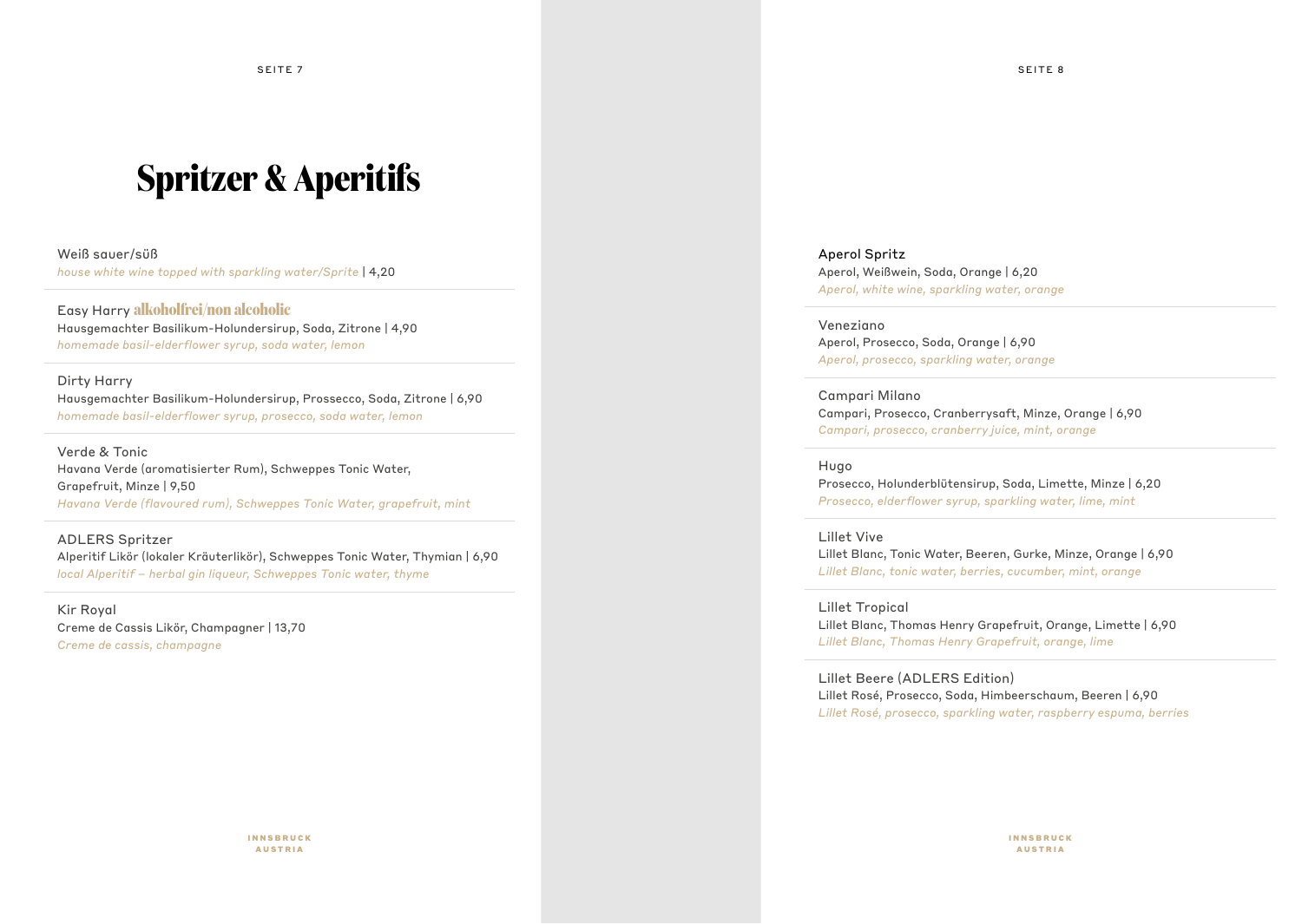# **Highballs & Longdrinks**

Americano Campari, roter Wermut, Soda, Orange | 8,80 *Campari, red vermouth, sparkling water, orange*

Pimm's Cup Pimm's N° 1, Ginger Ale, saisonale Früchte | 8,60 *Pimm´s N° 1, ginger ale, seasonal fruits*

Vermouth Tonic Vermouth White, Rosé , Schweppes Tonic Water | 8,60 *Vermouth White, rosé, Schweppes tonic water*

Gin & Juice | Vodka & Juice Beefeater Gin, Wyborowa Vodka, Fruchtsaft nach Wahl | 9,00 (Apfel, Ananas, Cranberry, Mango, Maracuja, Orange) *(apple, pineapple, cranberry, mango, passion fruit, orange)*

Vodka Red Bull Wyborowa Vodka, Red Bull | 11,50 *Wyborowa vodka, Red Bull*

Vodka Gin Lemon Wyborowa Vodka, Schweppes Bitter Lemon | 10,50 *Wyborowa vodka, Schweppes bitter lemon*

> INNSBRUCK AUSTRIA

Cuba Libre Havana Club 3y Rum, Coca Cola, Limette | 10,50 *Havana Club 3y rum, Coca Cola, lime*

Gin & Tonic ab/*from* 10,00€ unsere Gin Auswahl finden Sie auf Seite 21. Außerdem berät Sie unser Servicepersonal sehr gerne. *Our gin selection can be found on page 21. Feel free to ask our service staff for recommendations*

![](_page_6_Picture_11.jpeg)

![](_page_6_Picture_12.jpeg)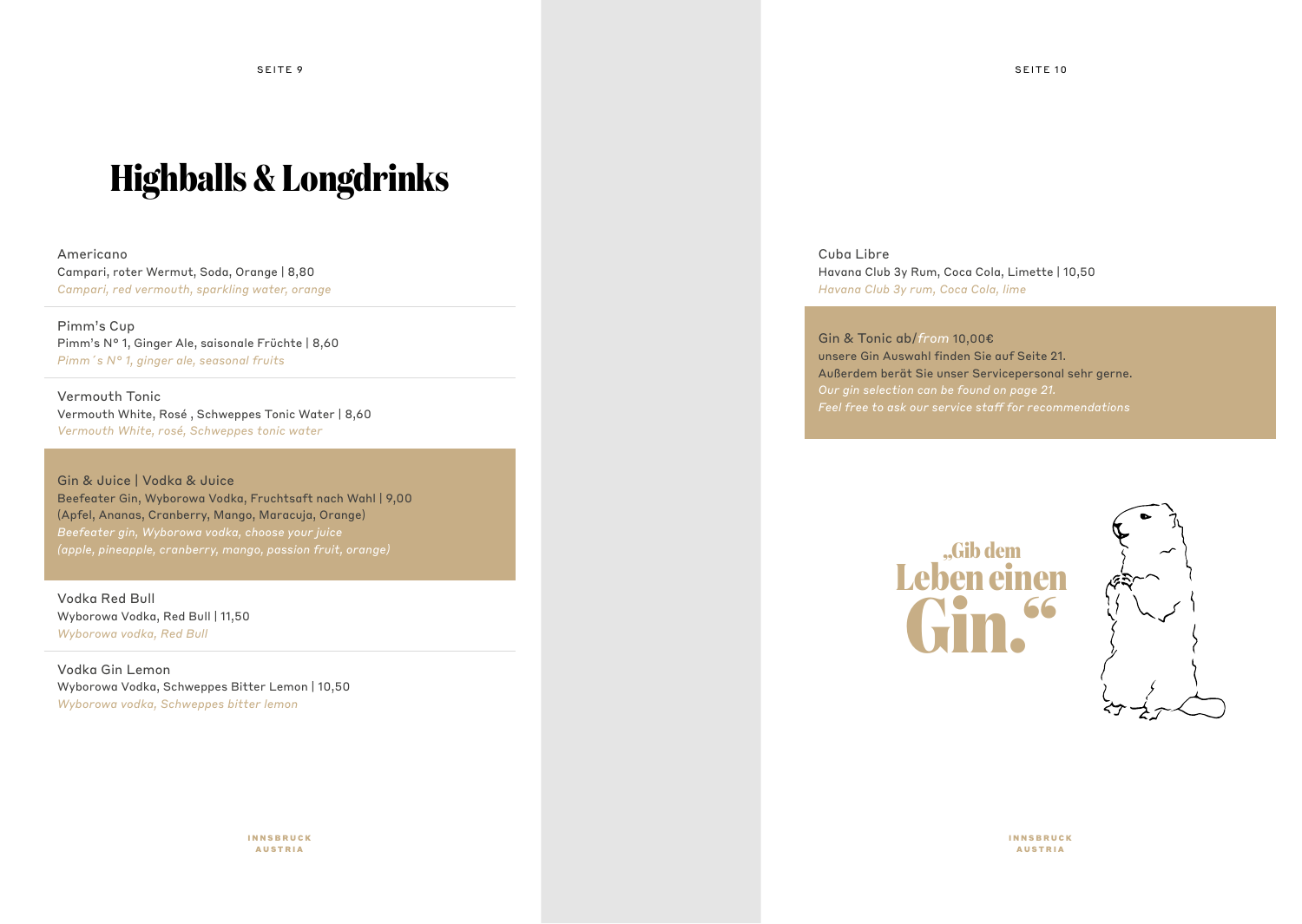![](_page_7_Picture_0.jpeg)

![](_page_7_Picture_1.jpeg)

Moscow Mule Wyborowa Vodka, Ginger Beer, Limette | 10,50 *Wyborowa vodka, ginger beer, lime*

Eagle Mule Alperitif Likör, Ginger Beer, Limette | 10,50 *Local Alperitif – herbal gin liqueur, ginger beer, lime*

Jalisco Mule Altos Plata Tequila, Ginger Beer, Limette | 10,50 *Altos Plata tequila, ginger beer, lime*

Hazel Bell Haselnusslikör, Ginger Beer, Limette | 10,50 *Hazelnut liqueur, ginger beer, lime*

Dark'n Stormy Gosling's Black Seal Rum, Ginger Beer, Limette | 10,50 *Gosling's Black Seal rum, ginger beer, lime*

London Mule Beefeater Gin, Ginger Beer, Limette | 10,50 *Beefeater gin, ginger beer, lime*

Cuban Mule Havana Club 3y, Ginger Beer, Limette | 10,50 *Havana Club 3y, ginger beer, lime*

![](_page_7_Picture_9.jpeg)

![](_page_7_Picture_10.jpeg)

### Cocktails ab*/from 17:00*

#### El Diablo

Altos Plata Tequila, Créme de Cassis, Ginger Ale, Limette | 10,80 *Olmeca Altos Plata tequila, black currant liqueur, ginger ale, lime*

#### Paloma

Altos Plata Tequila, Pink Grapefruit Limonade, Limette | 10,80 *Olmeca Altos Plata tequila, pink grapefruit lemonade, lime*

#### Tom Collins

Haymans Old Tom Gin, Soda, Zucker, Zitrone | 10,80 *Haymans Old Tom gin, sparkling water, sugar, lemon*

Mallow Fizz (ADLERS Creation) Malvenblüten Gin Infusion – Beefeater, Soda, Zucker, Zitrone | 10,20 *mallow infused Beefeater gin, soda water, sugar, lemon*

Old Cuban Havana Club 7y Rum, Zucker, Limette, Minze Angostura Bitter, Champagner | 15,80 *Havana Club 7y rum, sugar, lime, mint, Angostura bitter, champagne*

#### Porn Star Martini Wyborowa Vodka, Licor 43, Maracuja, Limette, Champagner | 13,70 *Wyborowa Vodka, Licor 43, passion fruit, lime, champagne*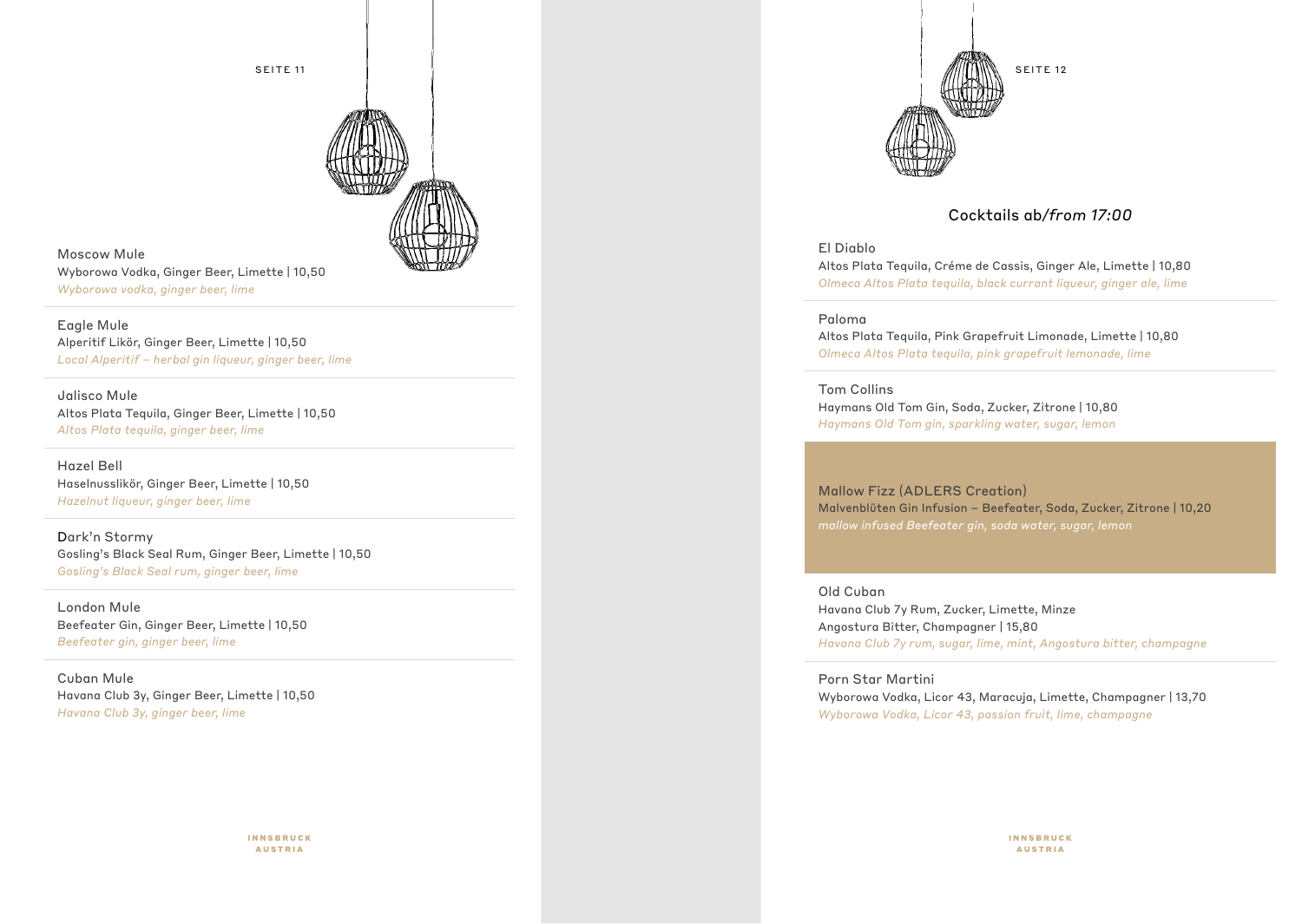# **Classic Sour**

*ohne Eiweiß*

Between the Sheets Brandy, Havana Especial Rum, Cointreau, Zitone | 11,20 *Brandy, Havana Especial rum, Cointreau, lemon* 

Continental Sour Stork Rye Whiskey, Rotwein, Zuckersirup, Zitrone | 11,20 *Stork Rye Whiskey, red Wine, sugar syrup, lemon* 

Gin Basil Smash Beefeater Gin, Zucker, Zitrone, Basilikum | 11,20 *Beefeater gin, sugar, lemon, basil*

#### Bramble

Beefeater Gin, Chambord (Beerenlikör), Cassis, Zucker, Zitrone | 11,20 *Beefeater gin, Chambord (berry liquer), cassis, sugar, lemon*

Knickerbocker

Havana Especial Rum, Cointreau, Himbeersirup, Limette | 11,20 *Havana especial rum, Cointreau, Raspberry syrup, lime*

![](_page_8_Picture_10.jpeg)

INNSBRUCK AUSTRIA

# **Classic Sour**

*mit Eiweiß*

Innsbruck Sour Bonanto Aperitif Wein, Zitrone, Zucker, Eiweiß, Zweigelt Sekt | 9,80 *Bonanto aperitiv wine, lemon, sugar, egg white, Zweigelt Sekt*

Aperol Sour Aperol , Maracuja, Zucker, Zitrone, Eiweiß | 10,80 *Aperol, Maracuja, sugar, lemon, eggwhite* 

Clovers Club Beefeater Dry Gin, Limette, Himbeersirup, Eiweiß | 10,80

*Beefeater Dry Gin, lime, raspberry syrup, egg white*

White Lady Beefeater Gin, Triple Sec, Zitrone, Eiweiß | 10,80 *Beefeater gin, Triple Sec, lemon, eggwhite*

New York Sour Bourbon, Portwein, Zucker, Zitrone, Eiweiß | 11,20 *Bourbon, Port Wine, sugar, lemon, eggwhite*

Makers Sour Makers Mark Bourbon, Zitrone, Zucker, Eiweiß | 11,50

SEITE 13 SEITE 14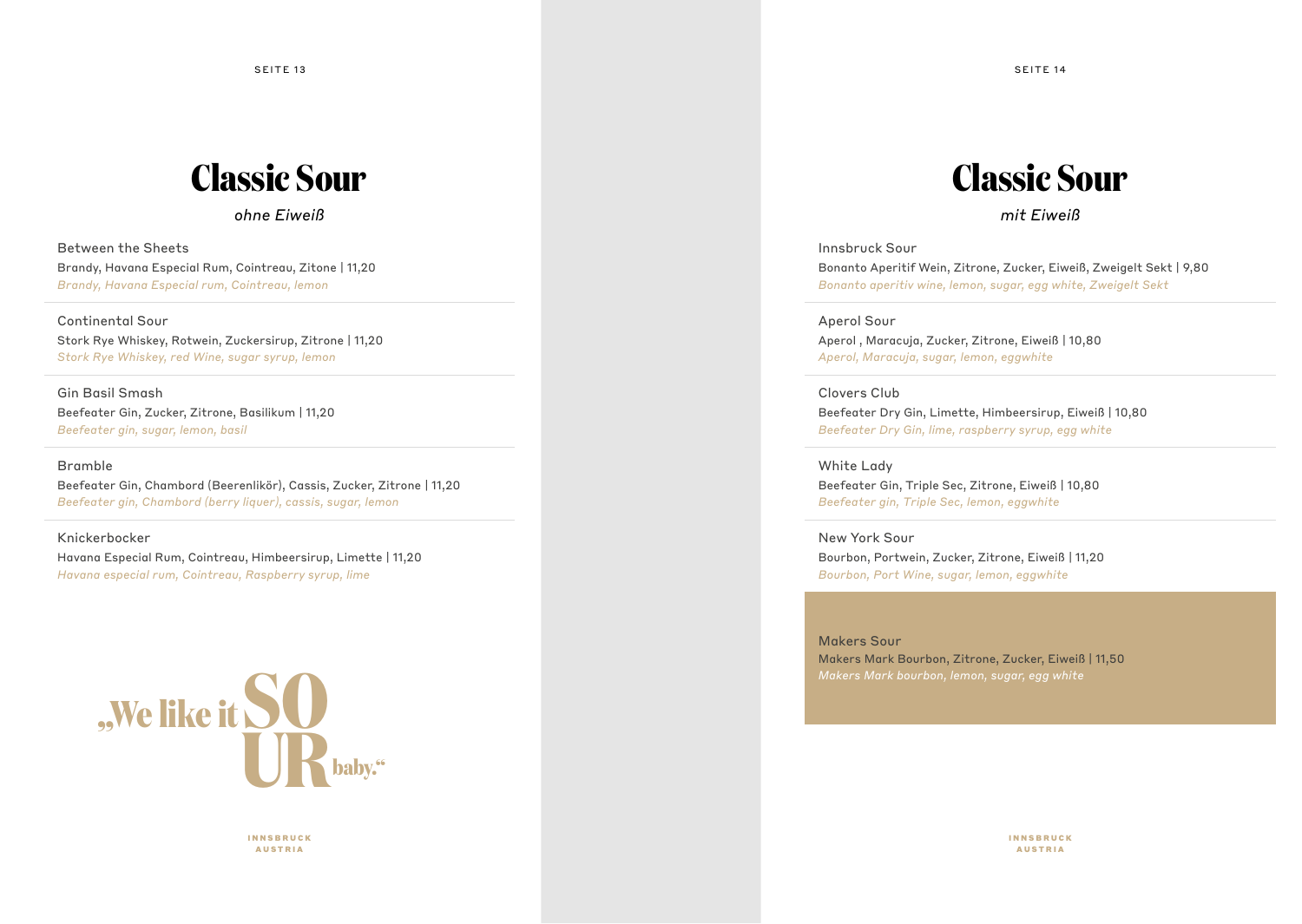SEITE 15 SEITE 16

# **Strong and Tropical Tiki**

Singapore Sling Beefeater Gin, Kirschlikör, Cointreau, Dom Bénédictine (franz. Kräuterlikör), Ananassaft, Limette, Grenadine, Angostura Bitter | 11,20 *Beefeater gin, cherry brandy, Cointreau, Dom Bénédictine (french herb liquer), pineapple juice, lime, grenadine, Angostura bitters*

#### Pisco Punch

Pisco Control, Lillet Rosé, Zucker, Ananas, Limette | 10,80 *Pisco Control, Lillet Rosé, sugar, pineapple, lime*

Jungle Bird Appleton Rum, Campari, Zucker, Ananassaft, Limette | 10,80 *Appleton rum, Campari, sugar, pineapple juice, lime*

Mai Tai, Trader Vic's Havana Club 3y & Especial, Limette, Cointreau hausgemachter Falernum, Mandelsirup | 11,20 *Havana Club 3y & Especial, lime, Cointreau homemade falernum, almond sirup*

# **Strong and Classic old fashioned**

Old Fashioned Four Roses Whiskey, Zucker, Angostura bitter | 10,80 *Four Roses whiskey, sugar, Angostura bitter*

Old Fashioned – *your choice* mit/*with* Chivas Regal 12 Whisky +1,00€ mit/*with* Stork Club Full Proof Rye Whisky (55%) +2,00€ mit/*with* Diplomatico Rum +2,00€

![](_page_9_Picture_10.jpeg)

![](_page_9_Picture_11.jpeg)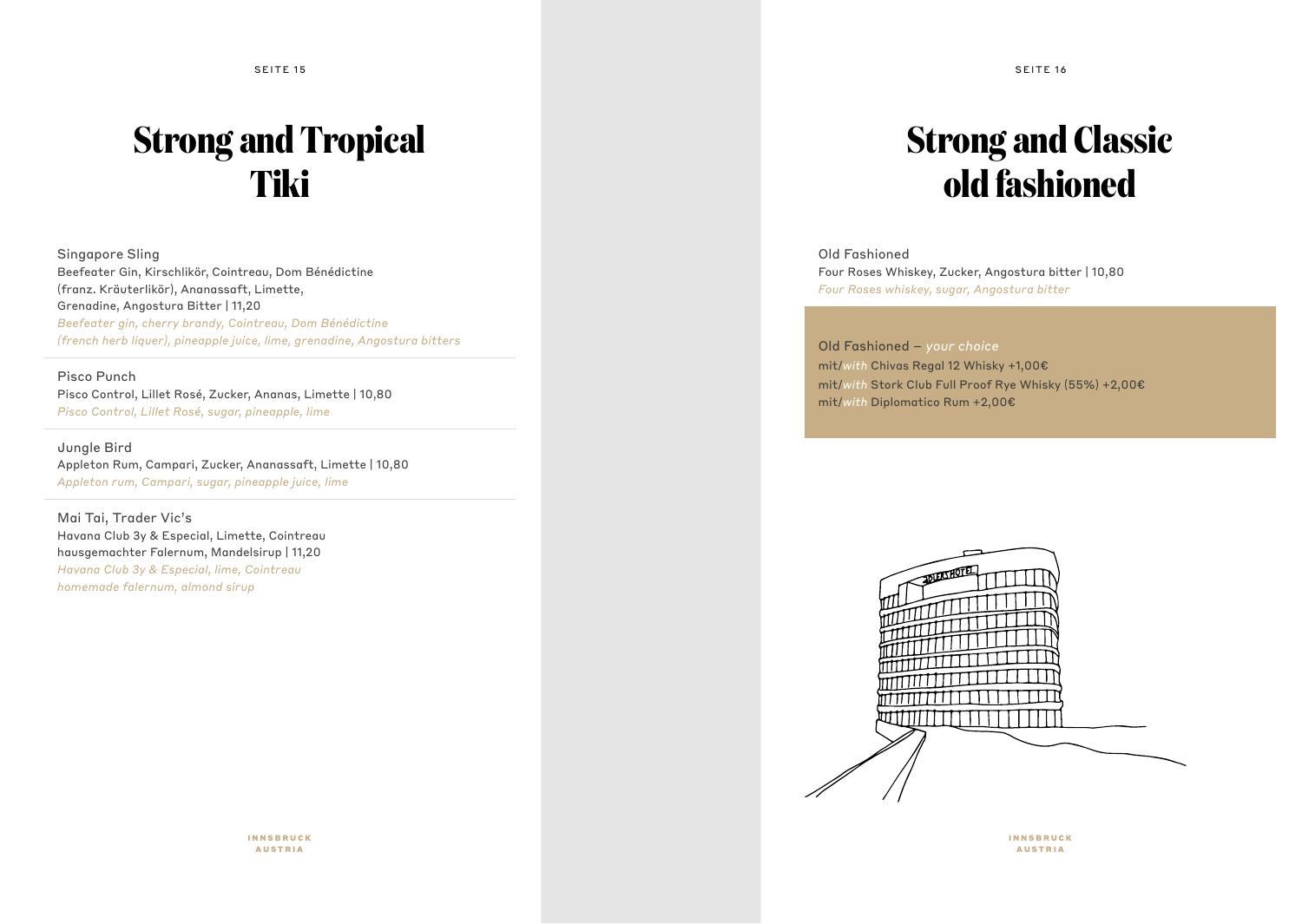SEITE 17 SEITE 18

# **Strong and Classic negroni**

Negroni Beefeater Gin, Campari, roter Wermut | 10,80 *Beefeater gin, Campari, red vermouth*

Negroni – your choice mit*|with* Beefater 24 Gin +1,00€ mit*|with Z*irbin Gin +1,00€ mit*|with* Monkey 47 +2,00€

Negroni Sbagliato Campari, roter Wermut, Prosecco | 11,20 *Campari, red vermouth, prosecco*

Left Hand Four Roses, Campari, roter Wermut | 10,80 *Four Roses, Campari, red vermouth*

Right Hand Bumbu XO Rum, Campari, roter Wermut | 12,50 *Bumbu XO Rum, Campari, red vermouth*

White Negroni Plymouth Gin, Lillet Blanc, Suze | 10,80 *Plymouth gin, Lillet Blanc, Suze*

# **Strong and Classic straight up**

#### Mrs. Hitt

Alperitif – Kräuter Likör auf Gin Basis, Campari, trockener Wermut | 10,80 *Alperitif – herbal gin liqueur | Campari | dry vermouth*

#### Manhattan

Stork Club Rye, roter Wermut, Angostura Bitter | 11,20 *Stork Club rye, red vermouth, Angostura bitter*

#### Daiqiri El Floridita

Havana Club 3y Rum, Maraschino, Zucker, Pink Grapefruit | 10,80 *Havana Club 3y rum, Maraschino, sugar, pink grapefruit*

Margarita Altos Tequila Blanco, Cointreau, Limette | 10,80 *Altos Tequila blanco, Cointreau, lime*

Tommy's Margarita Altos Tequila Blanco, Agavendicksaft, Limette | 10,80 *Altos Tequila blanco, agave nectar, lime* 

INNSBRUCK AUSTRIA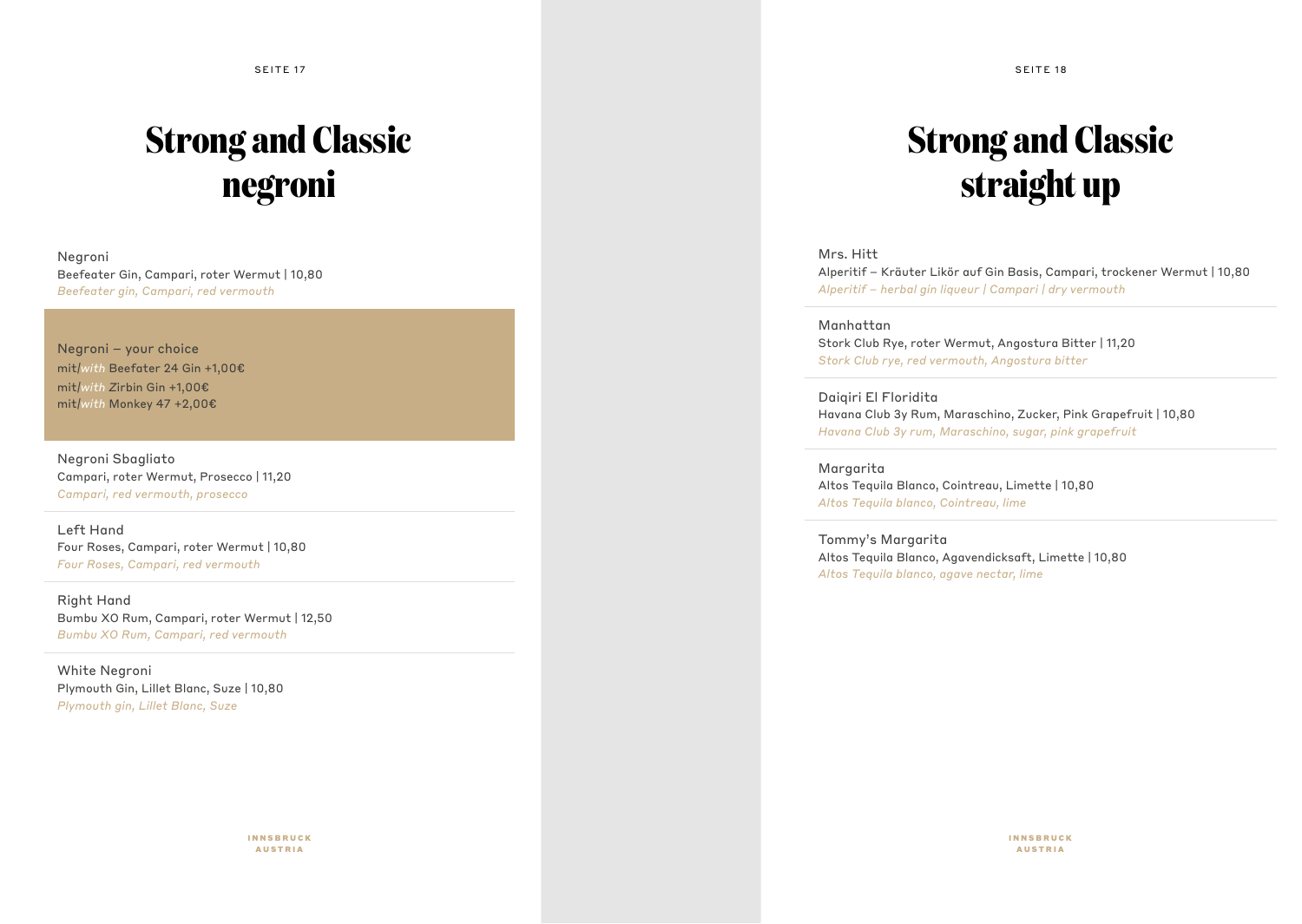SEITE 19 SEITE 20

# **Mocktails alkoholfreie Cocktails**

Toxic Hill Limette, Gurke, Ananassaft, Schweppes Tonic Water | 7,00 *Lime, cucumber, pineapple juice, Schweppes tonic water*

Bittermans Friend Ingwer, Zitrone, Soda, Crodino Rosso | 7,00 *Ginger, lemon, sparkling water, Crodino Rosso*

Herbal Honey Fizz hausgemachter Rosmarin-Honig Sirup, Soda, Zitrone, Minze | 6,50 *Homemade rosemary-honey syrup, sparkling water, lemon, mint*

Italian Spring Limette, Orange, Maracujasaft, Grenadine | 6,50 *Lime, orange, passionfruit juice, grenadine*

![](_page_11_Picture_6.jpeg)

INNSBRUCK AUSTRIA

# **After Dinner Drinks**

Espresso Martini Wyborowa Vodka, Kaffee Likör, Espresso, Zuckersirup | 10,50 *Wyborowa vodka, coffee liqueur, espresso shot, sugar syrup*

Shakerato al Rum Havana Especial Rum, Vanille Eis, Espresso | 11,00 *Havana Especial rum, vanilla ice cream, espresso shot*

Black | White Russian Wyborowa Vodka, Kaffee Likör, Sahne | 10,00 *Wyborowa vodka, coffee liqueur, cream*

![](_page_11_Picture_12.jpeg)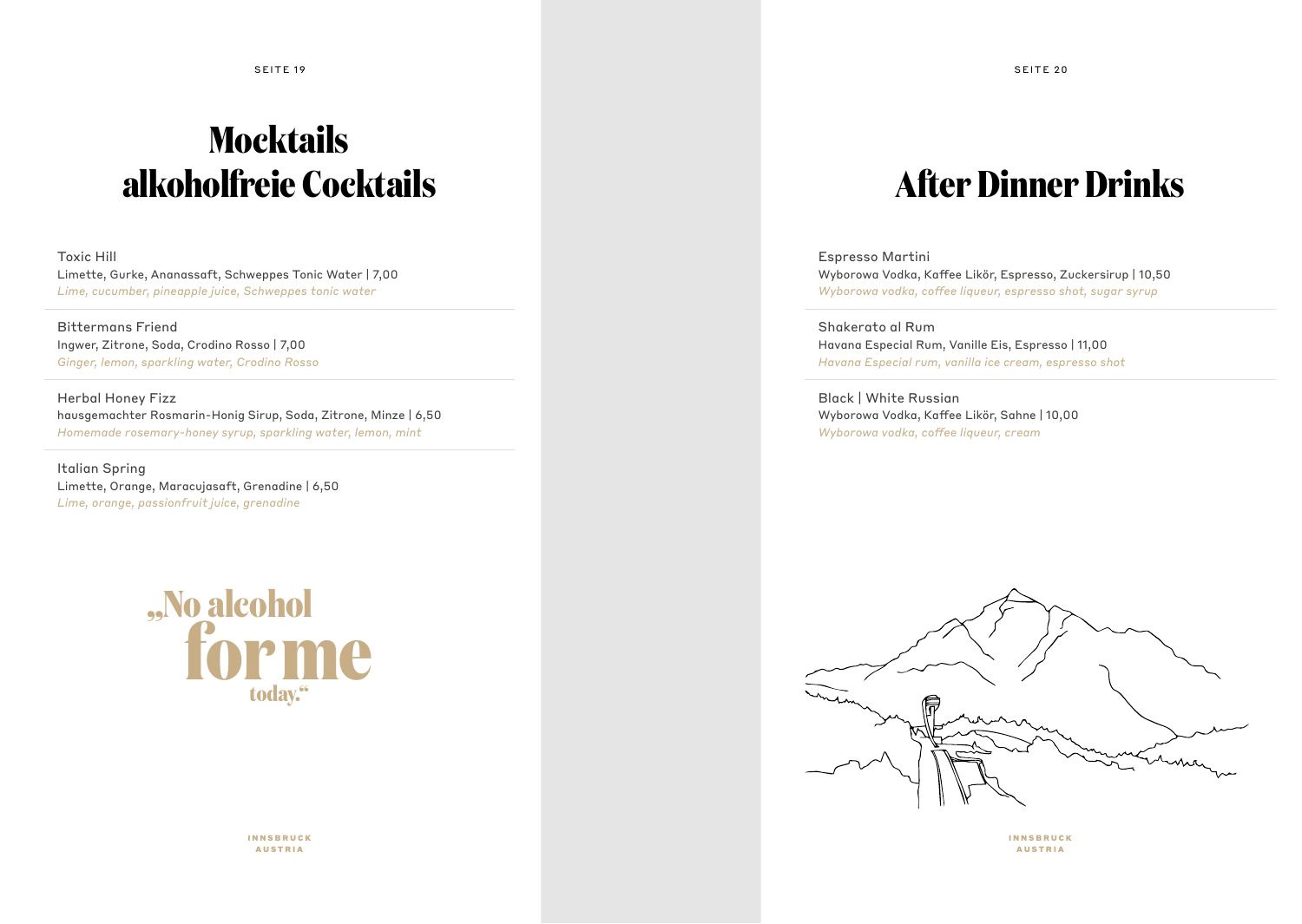# **Choose your Gin** *4cl* SEITE 21 SEITE 22 SEITE 22 SEITE 22 SEITE 22 SEITE 22 SEITE 22 SEITE 22 SEITE 22 SEITE 22

### **Austria**

Zirbin (Innsbruck) | 9,50 Zirbin Zarter Zauber | 7,50 **alkoholfrei/non alcoholic** Alperitiv Gin (Innsbruck) | 9,50 Alpin Gin (Hallein) | 9,50 Blue Gin Matured (Kirchberg-Thening) | 14,00 Stin Gin (Ehrenhausen) | 11,50

### **England**

Beefeater 24 | 7,00 Tanqueray Ten | 9,00 Tanqueray Rangpur | 8,50 Plymouth Export | 7,50 Hayman's Old Tom | 9,00 The London Nr.1 Original | 9,00 Martin Millers | 8,00

### **Scotland**

Hendrick's | 9,50 Jinzu (Scottish – Japanese) | 8,80

### **Germany**

Monkey 47 | 11,50 Gin Sul | 9,50 Elephant Gin | 12,50

> INNSBRUCK AUSTRIA

**Spain** Gin Mare | 9,80

### **France**

G'Vine | 8,70 Le Gin | 9,50

### **Netherland**

Bols Genever, Wacholder Aquavit | 8,00

**Japan** Roku Gin | 9,80

![](_page_12_Picture_17.jpeg)

Schweppes Dry Tonic Water | 3,90 0.2l Thomas Henry Tonic Water | 3,90 0.2l Alpine Lärchen Tonic (Local Tonic) Water | 4,20 0.2l Fentimans Light Tonic Water | 4,20 0.125l

Unser Servicepersonal berät Sie gerne über unsere große Auswahl an Spirituosen und Likören Fragen sie auch nach unserer Spirituosen Karte.

*Our service staff will be happy to advise you about our large selection of spirits and liqueurs. Please also ask for our spirits menu.*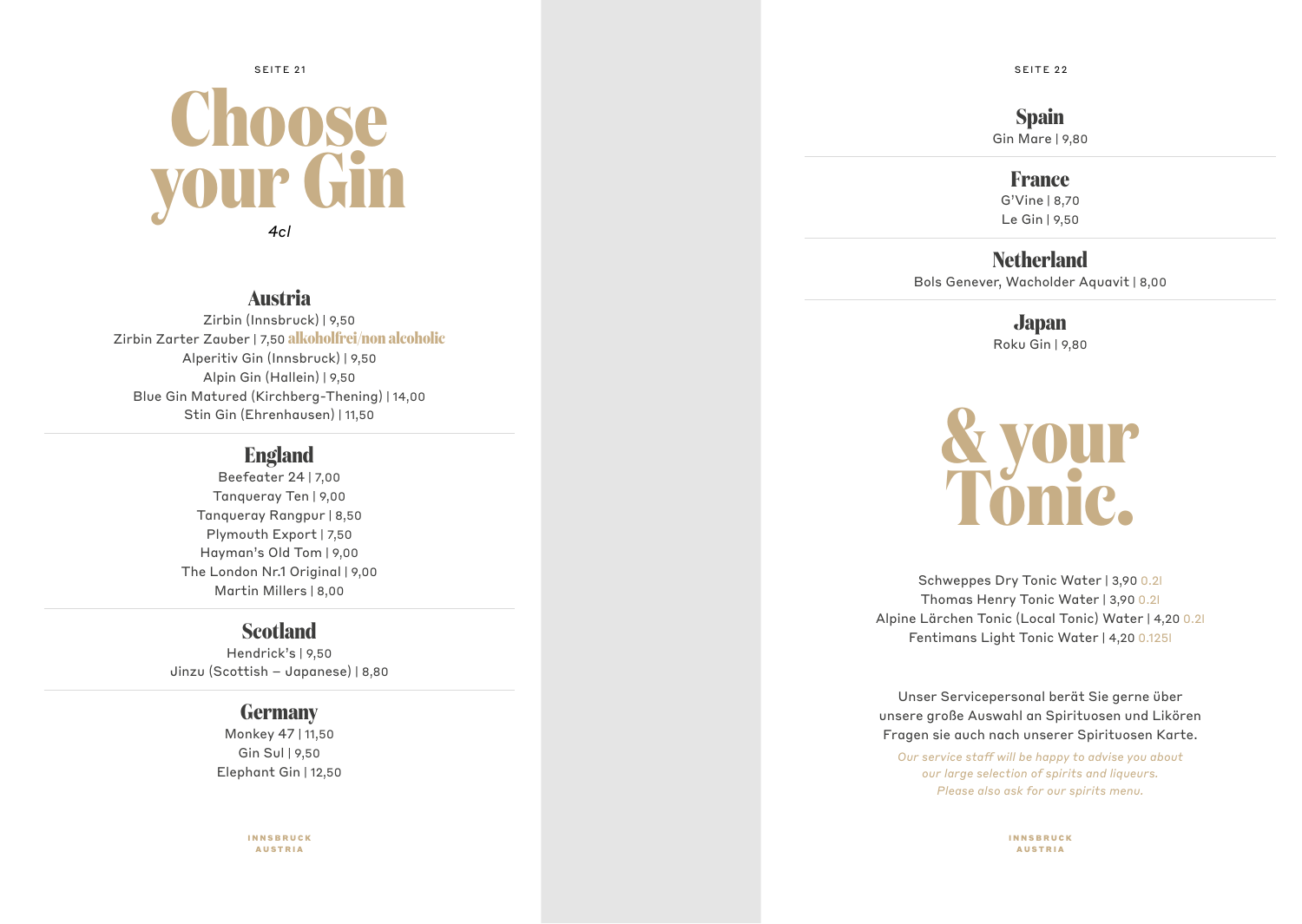SEITE 23 SEITE 24

# **Alkoholfrei non-alcoholic**

| Alperitivo Kräuterlimonade aus Igls   4,70<br>local herb lemonade from Igls                                                                                                 | 0.21                                 |
|-----------------------------------------------------------------------------------------------------------------------------------------------------------------------------|--------------------------------------|
| Hausgemachte Limonade   4,50<br>homemade lemonade                                                                                                                           | 0.21                                 |
| Römerquelle Mineralwasser prickelnd/still   2,80/5,80<br>Mineralwater sparkling/still                                                                                       | 0.33I/0.75I                          |
| Coca Cola   3,70<br>Coca Cola Zero   3,70<br>Sprite $ 3,70$                                                                                                                 | 0.331<br>0.331<br>0.331              |
| Richard's Sun Iced Tea Pomegranate   3,90<br>Richard's Sun Iced Tea Peach   3,90                                                                                            | 0.331<br>0.331                       |
| Schweppes Dry Tonic Water   3,90<br>Schweppes Bitter Lemon   3,90<br>Schweppes Ginger Beer   3,90<br>Thomas Henry Tonic Water   3,90<br>Thomas Henry Pink Grapefruit   3,90 | 0.21<br>0.21<br>0.21<br>0.21<br>0.21 |
| Red Bull   4,50<br>Red Bull Sugarfree   4,50<br>Red Bull Edition   4,50                                                                                                     | 0.251<br>0.251<br>0.251              |
| Organics by Red Bull   4,50                                                                                                                                                 | 0.251                                |
| Crodino Rosso   3,50                                                                                                                                                        | 0.11                                 |

INNSBRUCK AUSTRIA

"Alle Preise in € inkl. MwSt." *"All prices in € incl. VAT."*  $\breve{\bigcirc}$ 

### **Fruchtsäfte fruit juices**

0.3l/0.5l

RAUCH – verschieden Säfte pur 3,30/4,30 gespritzt | 3,50/4,50 *different juices/topped with sparkling or still water*

### **Kaffee coffee**

Espresso | 2,60 Espresso Macchiato | 2,90 Doppelter Espresso *double espresso* | 4,20 Verlängerter *americano* | 3,40 Cappuccino | 3,80 Latte Macchiato | 4,20 mit veganer Milch *with vegan milk* | 4,50 Heiße Schokolade *hot chocolate* | 4,20 mit Schlag *with whipped cream* | 4,70

### **Tee tea** Teekanne *pot of tea* | 4,90

0.33l/0.75l

English Breakfast, Earl Grey, Darjeeling Grüner Tee *green tea* Pfefferminz *peppermint* Kamille *chamomile*